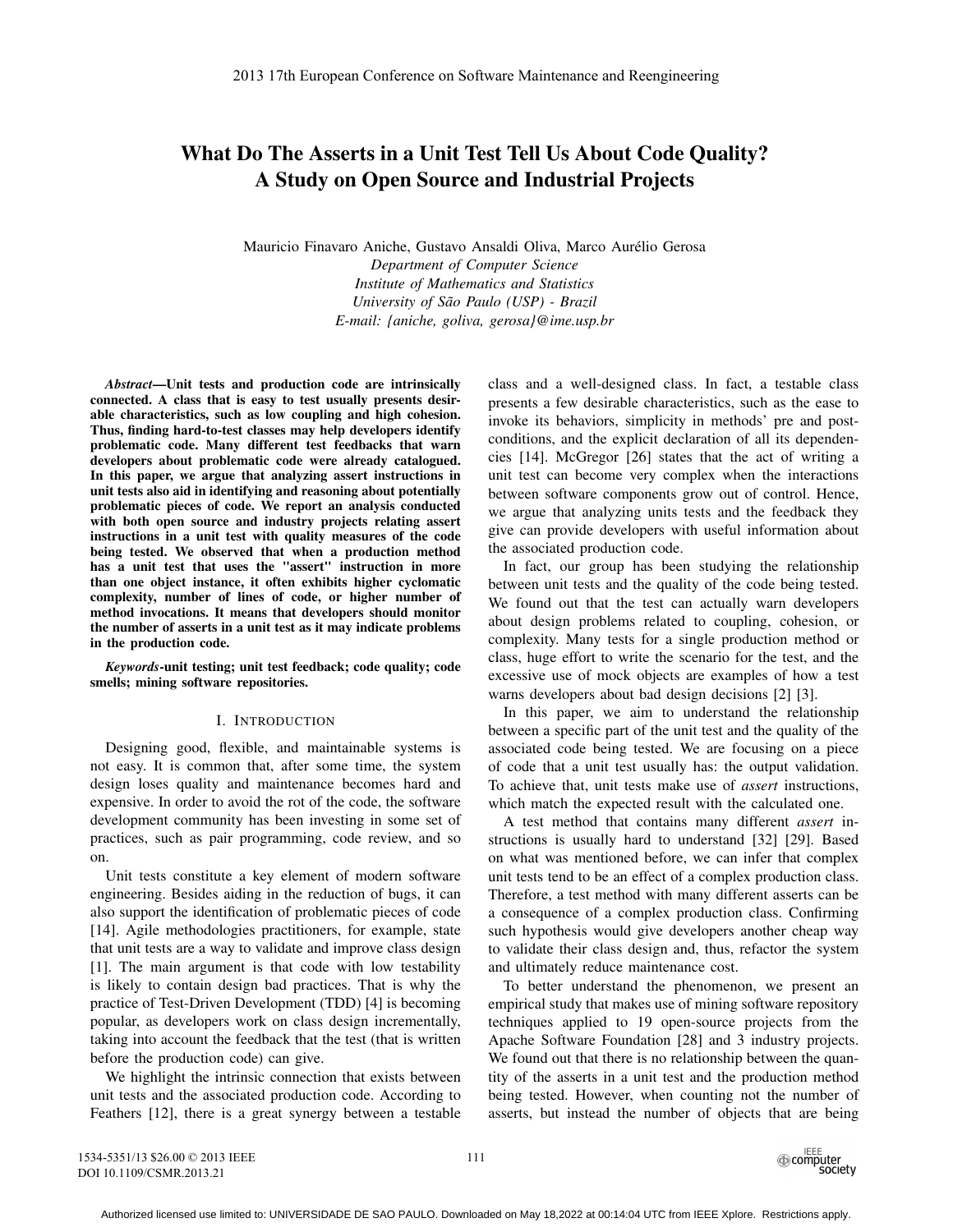asserted in a single unit test, we noticed that production methods that are tested by unit tests with this characteristic present a higher cyclomatic complexity, more lines of code, or do more method invocations than methods in which their unit tests assert only a single instance of object.

# II. UNIT TESTING AND ASSERTS

A unit test is a piece of code written by a developer to exercise a very small, specific area of functionality of the code being tested [18]. For Java, the most popular unit testing framework is  $JUnit<sup>1</sup>$ .

The structure of a unit test is divided into 3 parts: first, the developer sets up the specific scenario s/he wants to test; then, the developer invokes the behavior under test; finally, s/he validates the expected output. In Listing 1, we show an example of a unit test that tests the behavior of the *calculateTaxes()* method from a fictitious *Invoice* class.

JUnit offers a set of instructions that can be used to validate the expected result. These instructions are called *asserts*. The provided assert instructions enable developers to make several kinds of verification. For example, *assertEquals()* checks whether the produced output is equal to the expected value; *assertFalse()* checks whether the produced output is false. Even exceptions throwed can be validated through an *"expected"* parameter.

There are no limits for the number of asserts per test. A test can have zero asserts (not common, but in this case, the test would fail only if the tested code throws an exception), one assert (checks only one produced output), or more than one assert (checks many different resulting outputs). This is exactly what we plan to evaluate: if the quantity of asserts in a unit test is somehow related to the quality of the production method that is being tested.

```
class InvoiceTest {
  @Test
  public void shouldCalculateTaxes () {
    / / ( i ) s etti n g up the scenario
    Invoice inv = new Invoice ("Customer", 5000.0);
    // ( ii ) invoking the behavior under test
    double tax = inv . calculateTaxes () ;
    // ( iii ) validating the output
    assertEquals (5000 * 0.06, tax);}
}
```
Listing 1. An example of a unit test

# III. RESEARCH DESIGN

In order to verify whether there is a relationship between the quantity of asserts and production code quality, we conducted a study on 22 projects, being 19 of them from the Apache Software Foundation<sup>2</sup> and 3 from a software development company located in São Paulo, Brazil.

For each project, we extracted information about the assert instructions in all unit tests, such as the quantity of assert instructions and object instances they validate. Furthermore, we calculated code metrics in all production code that is being tested by the test suite. Afterwards, we ran statistical tests to check the hypotheses. Additionally, we did a qualitative analysis to understand the reasons for writing more than one assert per test.

The sub-sections below explain all the research design decisions. All data, scripts, and code used during this study are publicly available $3$ .

## *A. Hypotheses*

Driven by the idea that a unit test with many different asserts can be the symptom of a complex production method, we elaborated a set of hypotheses that relate the quantity of asserts to code quality. To measure code quality, this work relies on well-known code metrics, such as McCabe's cyclomatic complexity [25], Lines of Code [10], and number of method invocations [31]. The specific null hypotheses we intended to test were the following:

- *H1: Code tested by only one assert does not present lower cyclomatic complexity than code tested by more than one assert.*
- *H2: Code tested by only one assert does not present fewer lines of code than code tested by more than one assert.*
- *H3: Code tested by only one assert does not present lower quantity of method invocations than code tested by more than one assert.*

# *B. Data extraction*

In order to calculate the differences between code that is tested by only one assert and code that is tested by more than one, we needed to extract some information from all unit tests.

Given a simple unit test, such as the example in Listing 1, which tests the method *calculateTaxes()* from a fictitious *Invoice* class, the following information is extracted:

- 1) The number of asserts: In the example, there is just one assert instruction. Although not present in Listing 1, we consider that the JUnit instruction *@Test(expected=...)* also counts as 1 assert. Such instruction is employed to when one wants to make sure an exception was thrown.
- 2) The production method that is being tested: It refers to the production method a unit test is validating. We look for all method invocations inside the test and capture their belonging class. If the name of such class matches the prefix of the test class name, then

3http://www.ime.usp.br/~aniche/msr-asserts/. Last access on 30th, April 2012.

<sup>1</sup>http://www.junit.org. Last access on January, 30th, 2012.

<sup>2</sup>http://www.apache.org. Last access on 13th, January 2012.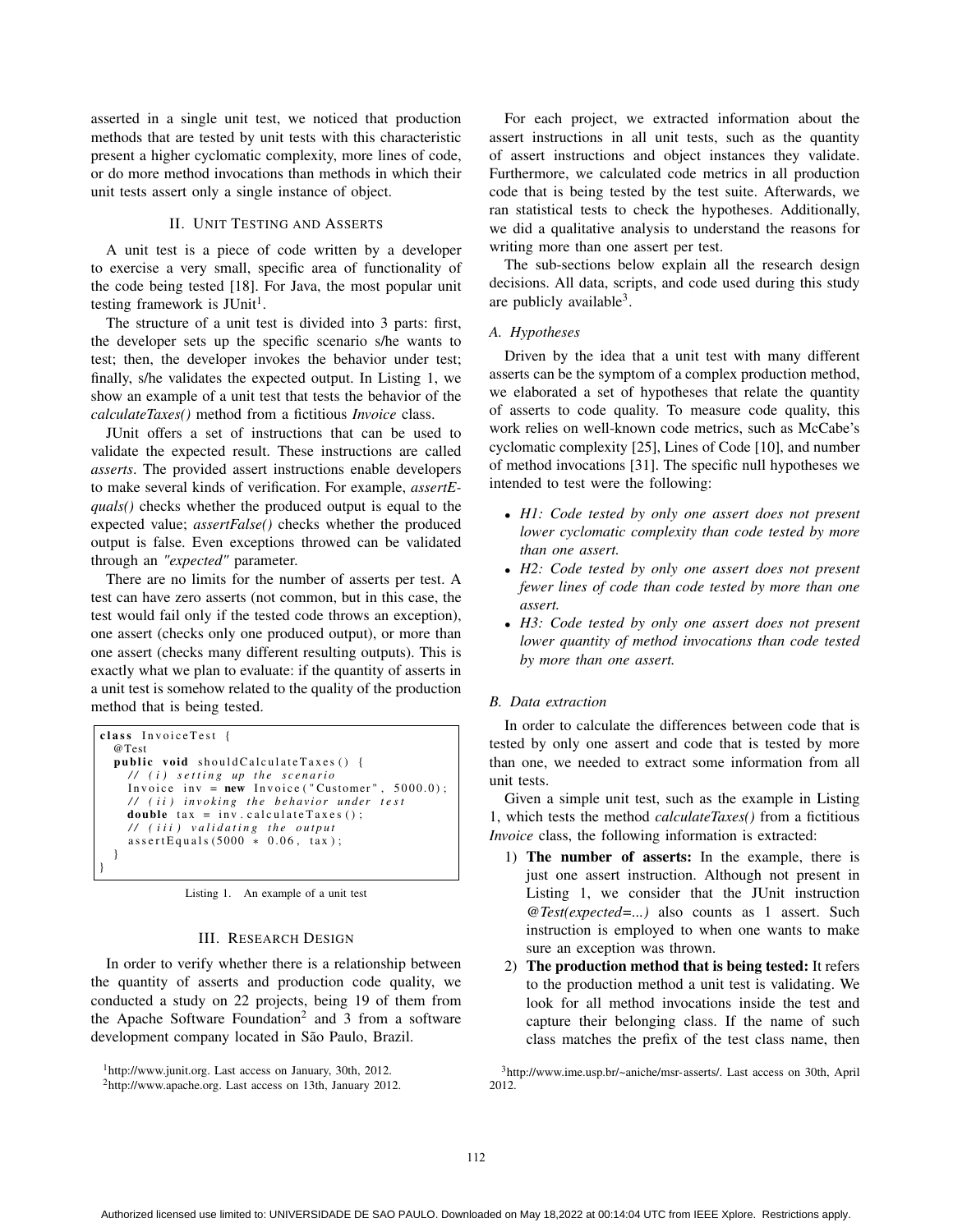we consider that the method invocation represents a production method being tested. As an example, in Listing 1, the test invokes the *calculateTaxes()* method from an instance of the class *Invoice*. This class name matches the prefix of the test class name, i.e., *Invoice* matches the prefix of *InvoiceTest*. Therefore, we consider that the method *calculateTaxes()* is indeed being tested by this particular unit test. Otherwise, it is just a support method that is not the target of this test. More than one production method can be tested by a single unit test.

# *C. Supporting Tool*

Current tools that calculate code metrics require the input to be in *byte code* form. However, when trying to run different metrics over different repositories, byte code is not always available. Therefore, we developed a tool to parse Java source code, recognize unit tests, and extract the information needed. This tool currently supports tests written in JUnit 3 and 4. The tool was written in Java, has been unit tested, and it is publicly available<sup>4</sup>.

The tool is able to process unit tests that contain the following common characteristics: (i) create their own scenarios by instantiating objects and setting their respective attributes with pre-defined values, (ii) execute an action by invoking the method being tested, and (iii) checks the output using assert instructions. The unit test in Listing 1 is an example of a test that is correctly parsed by our tool. There are a few variations that are not currently supported by our tool. They are described in threats to validity (Section VIII).

*1) Code Metrics:* Most of the implemented algorithms are well-known in software engineering community. All metrics were calculated in method-level.

- Cyclomatic Complexity (CC): The tool calculates McCabe's cyclomatic complexity [25]. A simple explanation of the algorithm would be that, for each method, a counter gets increased every time an *if, for, while, case, catch, &&, ||,* or *?* appears. In addition, all methods have their counter initialized as 1.
- Number of Method Invocations: It counts the number of method invocations that occur inside a method. It recognizes method chaining and adds one for each invocation. For example, the piece of code *a().b().c()* counts as 3 method invocations. In particular, this metric is similar to the one proposed by Li and Henry [31], which counts the quantity of method invocations in a class.
- Lines of Code (LoC): The tool counts the number of lines per method. It basically counts the number of line breaks found.

4http://www.github.com/mauricioaniche/msr-asserts. Last access on 15th, January, 2012

## *D. Selected projects*

We pre-selected all 213 open-source projects from the Apache Git repository. In addition, 3 projects from a Brazilian software development company were also pre-selected. The 3 industrial applications are web-based and follow the MVC pattern [9].

The reason we selected Apache projects is that they belong to different domain areas, and their perceived quality is well-known by the development community. The 3 industrial projects, besides the similarity with other industrial projects, were selected purely by availability.

In order to reduce the bias from the data, we decided to work only with software projects that fulfilled the following criteria:

- Minimum test ratio: In order to select projects that were really tested and contain a considerable number of unit tests, the ratio of the *total number of unit tests* per *total number of production methods being tested* should be greater than or equal to 0.2.
- Minimum of success in production method detection algorithm: The algorithm should be able to identify the tested production method in more than 50% of all unit tests that contain at least one assert.

The constant 0.2 was chosen through observation of the *test ratio* distribution in all projects. It excludes around 80% of projects (only 58 projects presented a test ratio greater than 0.2). There was no specific reason to choose the threshold of 50% in the production method detection algorithm. We just preferred to eliminate projects that were not well recognized by the tool.

From all pre-selected projects, only 22 projects satisfied these criteria: *commons-codec, commons-compress, commons-lang, commons-math, commons-validator, cxfdosgi, directory-shared, harmony, log4j, log4j-extras, maven-2, maven-doxia-sitetools, maven-enforcer, mavenplugins, maven-sandbox, maven-scm, rat, shindig, strutssandbox*, and the three industrial projects, which we called *CW, CL,* and *WC*.

With the exception of Harmony, which contains almost a million lines of code, 7k classes, 60k methods, and 26k unit tests, the other projects contain from 4k up to 145k lines of code, 41 to 1574 classes, 250 to 7500 methods, and 65 to 1600 unit tests. Based on these numbers, we can state that different projects from different sizes were included in this study. In Table I, we show the precise numbers for each project.

#### *E. Data Analysis*

After analyzing all unit tests, we obtained their number of asserts and the respective production method they were testing. For each project, we then separated production methods into two different groups: the first group (group A) contained all production methods that were invoked by at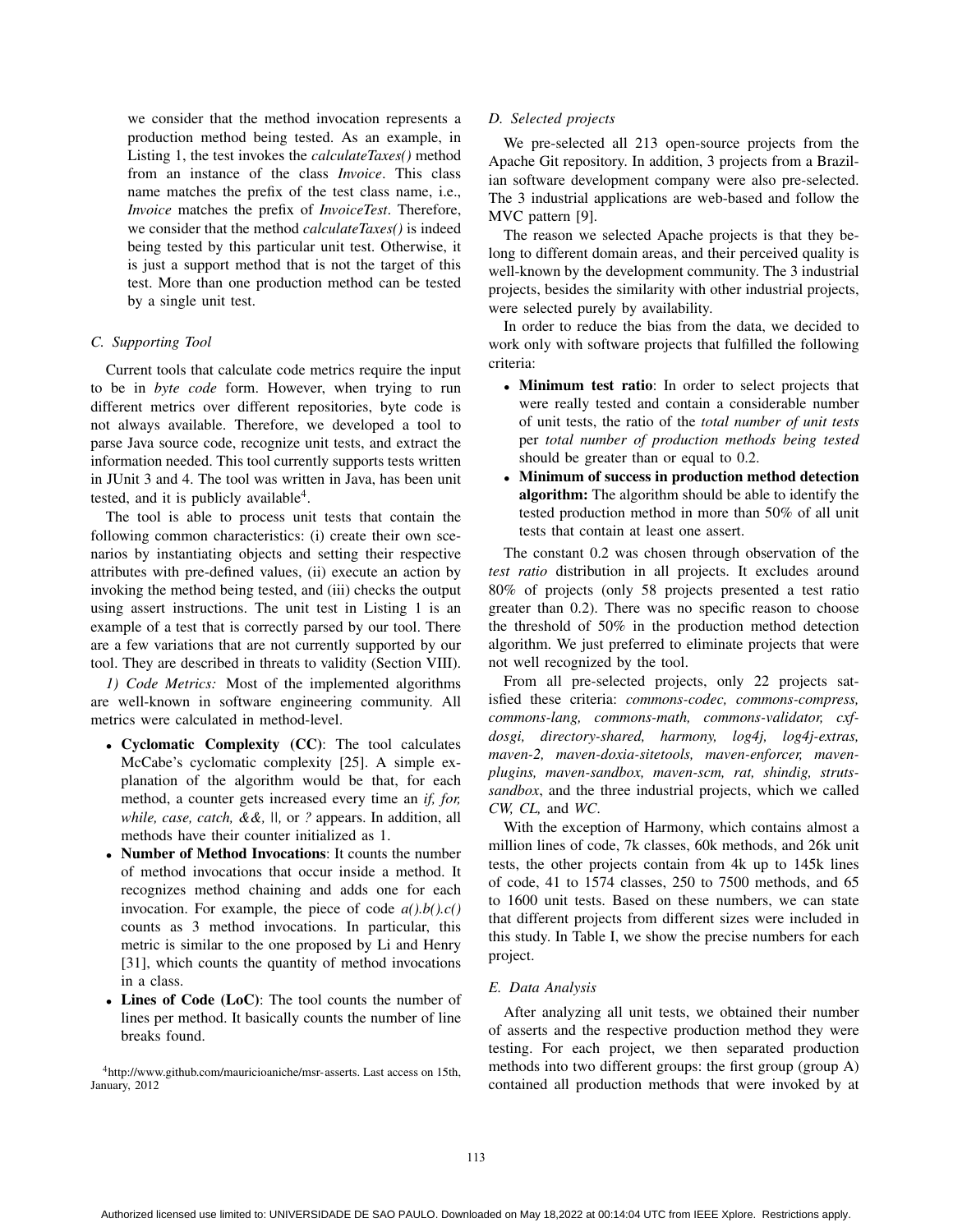Table I DESCRIPTIVE ANALYSIS OF SELECTED PROJECTS

|                       | Lines of |         |         |              |
|-----------------------|----------|---------|---------|--------------|
| Project               | Code     | Classes | Methods | <b>Tests</b> |
| rat                   | 4,582    | 107     | 459     | 117          |
| mayen-enforcer        | 5,273    | 62      | 432     | 92           |
| mayen-doxia-sitetools | 5,797    | 41      | 254     | 65           |
| Industry CP           | 5,820    | 135     | 763     | 208          |
| commons-codec         | 9.885    | 77      | 427     | 383          |
| commons-validator     | 10,512   | 131     | 744     | 270          |
| Industry WC           | 10,745   | 951     | 1,211   | 552          |
| log4j-extras          | 11,503   | 147     | 745     | 498          |
| cxf-dosgi             | 11,920   | 185     | 708     | 168          |
| commons-compress      | 16,425   | 127     | 937     | 299          |
| log4i                 | 27,499   | 354     | 2,387   | 621          |
| mayen-2               | 35.676   | 346     | 2,182   | 498          |
| maven-scm             | 46,804   | 820     | 3,048   | 698          |
| commons-lang          | 48.096   | 211     | 2,222   | 2,046        |
| mayen-sandbox         | 53,763   | 646     | 4,062   | 1,067        |
| struts-sandbox        | 54,774   | 1,001   | 6,220   | 2,291        |
| <b>Industry CW</b>    | 68.690   | 1.043   | 6.897   | 2,354        |
| shindig               | 76,821   | 999     | 6,513   | 2,623        |
| commons-math          | 96.793   | 877     | 5,478   | 2,281        |
| maven-plugins         | 120,801  | 1,574   | 7,452   | 1,605        |
| directory-shared      | 144,264  | 1,147   | 5,866   | 3,245        |
| harmony               | 915,930  | 7,027   | 59,665  | 26,735       |
| Minimum               | 4582.0   | 41.0    | 254.0   | 65.0         |
| 1st Quartile          | 10570.0  | 132.0   | 744.2   | 277.2        |
| Median                | 31590.0  | 350.0   | 2202.0  | 586.5        |
| Mean                  | 81020.0  | 818.5   | 5440.0  | 2214.0       |
| 3rd Quartile          | 65210.0  | 987.0   | 6132.0  | 2222.0       |
| Maximum               | 915900.0 | 7027.0  | 59660.0 | 26740.0      |

least one unit test that contained a single assert instruction, while the other group (group B) contained all production methods that were invoked by at least one unit test that contained two or more asserts.

The same production method could appear in both groups, since it can be tested by many different unit tests with different number of asserts. Unit tests with zero asserts were ignored. Also, we did not allow duplicates in each group. For instance, if a production method *foo* is invoked by two different unit tests that have only one assert each, then this method will appear only once in group A. In Figure 1, we present a diagram that depicts the production methods separation into groups.



Figure 1. How we separated methods and their metrics in order to analyze the data

Table II DISTRIBUTION OF ASSERTS IN PROJECTS

|                         | Zero   | One    | More Than  |
|-------------------------|--------|--------|------------|
| Project                 | Assert | Assert | One Assert |
| commons-codec           | 112    | 125    | 146        |
| commons-compress        | 172    | 26     | 101        |
| commons-lang            | 156    | 397    | 1,488      |
| commons-math            | 416    | 719    | 1,132      |
| commons-validator       | 69     | 29     | 170        |
| cxf-dosgi               | 22     | 60     | 80         |
| directory-shared        | 284    | 1,250  | 1,704      |
| harmony                 | 5,318  | 7,063  | 14,263     |
| log4i                   | 39     | 464    | 118        |
| $log4$ <i>j</i> -extras | 33     | 398    | 67         |
| mayen-2                 | 67     | 249    | 175        |
| mayen-doxia-sitetools   | 5      | 9      | 51         |
| maven-enforcer          | 39     | 24     | 29         |
| maven-plugins           | 470    | 377    | 583        |
| maven-sandbox           | 96     | 645    | 311        |
| maven-scm               | 242    | 180    | 276        |
| Industry CW             | 327    | 1269   | 758        |
| <b>Industry CP</b>      | 74     | 66     | 68         |
| Industry WC             | 220    | 242    | 90         |
| rat                     | 29     | 27     | 61         |
| shindig                 | 362    | 1,098  | 1,163      |
| struts-sandbox          | 2,049  | 157    | 81         |

A significant difference in the values of the code metrics calculated for the two groups would indicate that the number of asserts may influence code quality. We thus executed the *Shapiro-Wilk test* to first check whether the data followed a normal distribution. As the data did not follow a normal distribution, the *Wilcoxon signed-rank test* was chosen. It is a non-parametric statistical hypothesis test used when comparing two samples to assess whether their population mean ranks differ. We then ran such test to compare both groups.

# IV. ASSERTS AND CODE QUALITY: RESULTS

In this section, we provide the results we obtained by investigating the relationship between the number of asserts and code quality.

## *A. Descriptive Analysis*

In Table II, we show the quantity of tests separated into three groups: zero asserts, one assert, and more than one assert. For each project, the group with the highest value is gray-colored. Observing the distribution of asserts per project, it is possible to see that projects contain a greater number of tests that make use of more than one assert: 15 projects presented this characteristic. The number of tests with one assert scored the highest value in only 7 projects. The struts-sandbox project presented a distinguishing high number of tests with zero asserts.

## *B. Statistical Test*

In Table III, we present the results of the Wilcoxon test  $(p$ -values)<sup>5</sup> we obtained for the difference in code quality

5The *commons-validator* project does not have enough data to run the statistical test.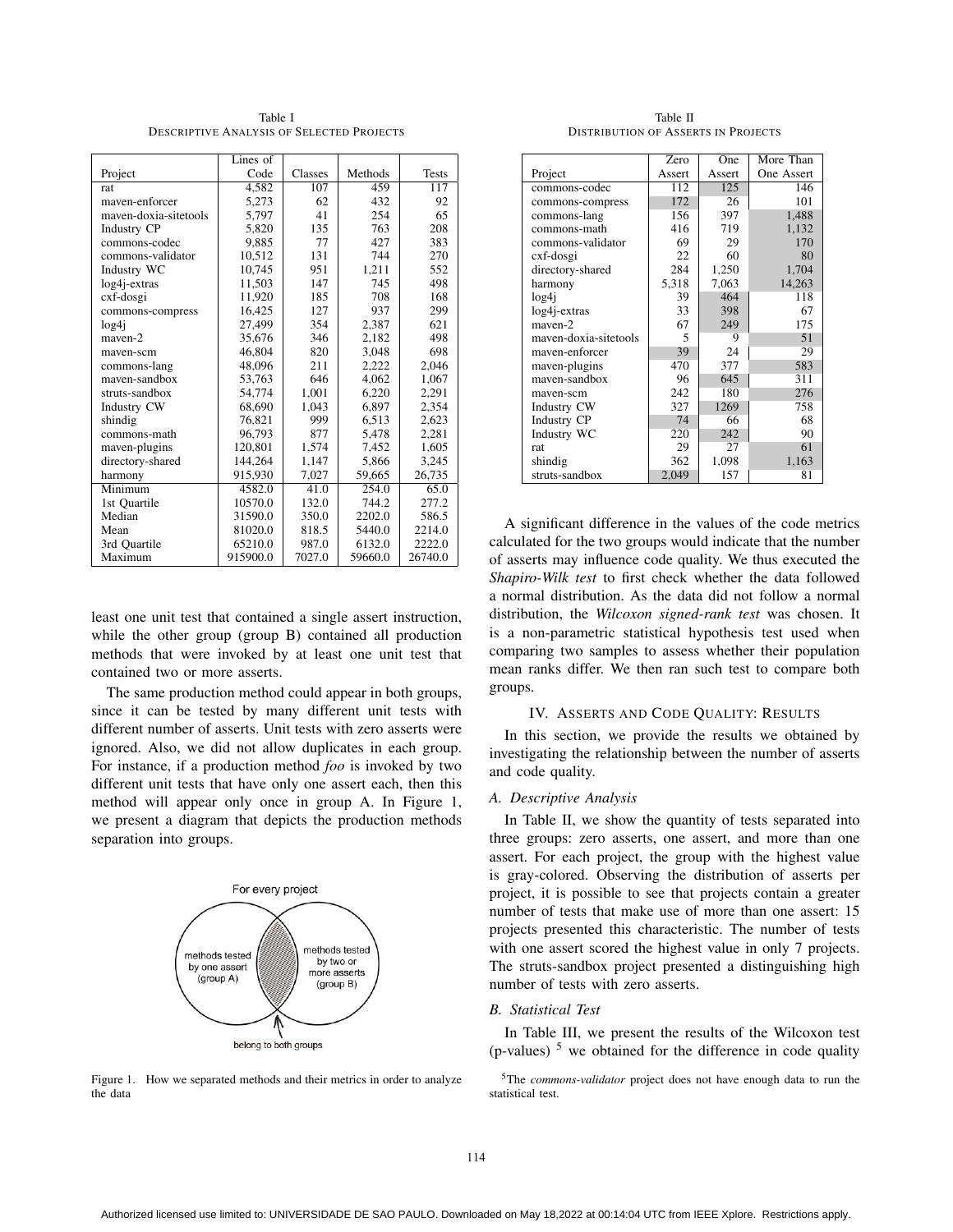Table III RESULTING P-VALUES FROM APPLYING WILCOXON TEST TO THE GROUP OF ONE ASSERT AND THE GROUP OF MORE THAN ONE ASSERT

|                         | Cyclomatic | Method      | Lines of |
|-------------------------|------------|-------------|----------|
| Project                 | Complexity | Invocations | Code     |
| commons-codec           | 0.1457     | $0.0257*$   | 0.2991   |
| commons-compress        | 0.7899     | 0.5374      | 0.9122   |
| commons-lang            | 0.6766     | 0.3470      | 0.8875   |
| commons-math            | 0.9230     | 0.9386      | 0.9369   |
| commons-validator       | 0.9477     |             | 0.9635   |
| cxf-dosgi               | 0.8445     | 0.9567      | 0.9463   |
| directory-shared        | 0.9518     | 0.1298      | 0.9972   |
| harmony                 | $0.0174*$  | 0.2822      | 0.5676   |
| log4 <sub>i</sub>       | 0.9489     | 0.6789      | 0.9885   |
| $log4$ <i>j</i> -extras | 0.4811     | 0.6339      | 0.5703   |
| mayen-2                 | 0.2532     | 0.9490      | 0.4427   |
| mayen-doxia-sitetools   | 0.9561     | 0.9213      | 0.9595   |
| maven-enforcer          | 0.9371     | 0.4064      | 0.9727   |
| maven-plugins           | 0.9607     | 0.6946      | 0.9847   |
| mayen-sandbox           | 0.4277     | 0.6499      | 0.9133   |
| mayen-scm               | 0.9324     | 0.9846      | 0.9948   |
| Industry CW             | 0.9999     | 0.2567      | 0.9999   |
| Industry CP             | 0.2850     | $0.0003*$   | 0.4425   |
| Industry WC             | 0.5380     | 0.5381      | 0.0561   |
| rat                     | 0.3162     | 0.4153      | 0.3263   |
| shindig                 | 0.9968     | $0.0252*$   | 0.9998   |
| struts-sandbox          | 0.9758     | 0.2942      | 0.9649   |

when considering the quantity of asserts  $<sup>6</sup>$ . All p-values</sup> lesser than 0.05 indicate that there is a statistically significant difference between the observed groups, and the cells were gray-colored.

The numbers reveal that only one project in 22 had a statistical significant difference in cyclomatic complexity (H1). Three projects (13%) differ in the number of method invocations executed by the production method (H2). None differ in terms of lines of code (H3).

Therefore, the quantity of asserts in a unit test is not related to the production code quality. It means that developers that are trying to obtain feedback from their unit tests about the production code quality should not rely on the quantity of assert as an indicator.

We also tested some other metrics related to class design, such as LCOM [17] and Fan-Out [24]. However, no statistical significance was found. Furthermore, we checked for a correlation between number of asserts and code quality using the Spearman correlation formula, and no correlation was found.

### V. WHY MORE THAN ONE ASSERT?

As no relationship between the quantity of asserts and production code quality was found, we then decided to understand why a developer writes more than one assert per test. Thus, a qualitative study was conducted. The goal was

6We decided not to use Bonferroni correction. It just does not make sense to try to combine all code metrics in order to affirm that a code is not well-written. Whether a piece of code presents many lines, or a high cyclomatic complexity, or a high number of method invocations, it can be considered as a piece of code that can be improved. Therefore, we analyzed each variable independently.

to read the tests and categorize them according to the reason it needed more than one assert.

In this study, 130 tests were randomly selected from a population of around 128k tests. This sample size enables us to generalize the results with a confidence level of 95% and a margin of error of 8%. After analyzing each selected unit test, we were able to separate them into the following categories:

- *More than one assert for the same object* (40.4%): When a method changes more than one internal attribute in the object or return an entirely new one, developers assert all attributes that should have changed by that method, using as many assert instructions to the same object (but to a different attribute) as needed.
- *Different inputs to the same method (38.9%)*: Some unit tests give different inputs to the same method and check all generated outputs. In these cases, developers usually instantiate the same class many times, and invoke the same method with a different input. In addition, sometimes the method being tested returns an instance of a new object, which must be validated. In both cases, developers write asserts to many different instance of objects.
- *List/Array (9.9%)*: When the method deals with a list or array, the test usually checks not only the size of the list, but also its internal content, validating the state of element by element.
- *Others (6.8%)*: Mock interactions, problems when trying to understand the unit test, and any other different reason found.
- *One extra assert to check if object is not null (3.8%)*: Some tests make an extra assert to check whether the returned object is not null.

As we somehow expected, the most common behavior in tests is to write more than one assert for the same object. The second most popular is to have different inputs to the same method. These two options combined represent almost all the individual unit tests investigated in this study: 40.4% and 38.9%, respectively. In Figure 2, we show the categories and their distribution over the selected sample.



Figure 2. Why developers write more than one assert per test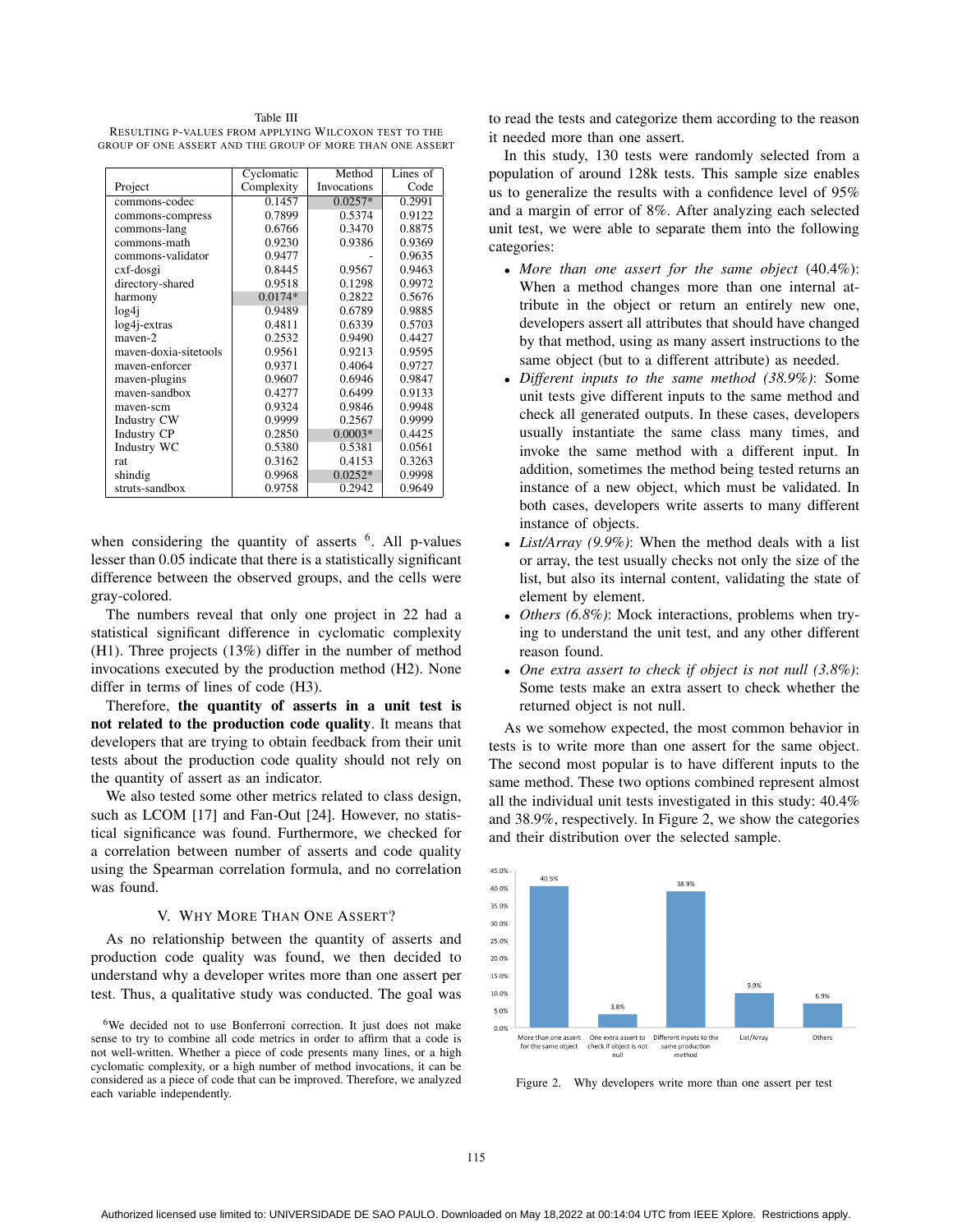Inductively, one can notice that writing more than one assert for the same object can be a common behavior. Unit tests should assert the state of the entire object and, in order to achieve that, more than one attribute should be checked. Analogously, when testing a list, developers usually check the size of the list and each element that is contained inside of it.

However, trying different inputs to the same method in a single test does not make sense. We hypothesize developers thought it would just be too much work to test all those inputs in different tests. Hence, they preferred to instantiate the same object two, three, N times, and make asserts on all of them.

Consequently, we turned our attention to production methods whose unit tests contain assert instructions for more than one object instance. We decided to investigate whether there is a relationship between the number of object instances that are evaluated in assert instructions and code quality metrics. This study is discussed in the next section.

## VI. ASSERTED OBJECTS AND CODE QUALITY

As mentioned before, some unit tests make asserts to more than one object instance. To better represent this case, we crafted the term *asserted object*, which refers to objects that are evaluated by assert instructions. In Listing 2, for example, we present a unit test from the Ant project that contains two asserted objects (*reportFile* and *reportStream*). In this specific case, the developer needed to make use of more than one object to completely test the behavior.

We suspect that they are related to the production code quality: a unit test that asserts more than one object instance may be a consequence of a bad production code.

```
public void testWithStyleFromDir () throws
    Exception {
    executeTarget ("testWithStyleFromDir") ;
    File reportFile = new File (System . getProperty (
         'root'), "(path omitted)");
    assertTrue ( reportFile . exists () );
    assertTrue (reportFile.canRead());
    assertTrue (\text{reportFile}. length () > 0 );
   URL reportUrl = new URL (FileUtils . getFileUtils
        ( ). toURI(reportFile.getAbsolutePath( )));
    InputStream reportStream = reportUrl.
        openStream () ;
    assertTrue ( reportStream . available () > 0) ;
}
```
Listing 2. An example of a unit test from Ant project with two asserted objects

#### *A. Study Design*

We improved our tool in order to also capture the number of asserted objects per unit test. The algorithm counts the number of object instances or primitive types asserted by the test. We do not distinguish between instances from different classes and instances from the same class (they are all subject to the counting).

Table IV DISTRIBUTION OF ASSERTED OBJECTS IN PROJECTS

|                       | Zero   | One    | More Than  |
|-----------------------|--------|--------|------------|
| Project               | Assert | Assert | One Assert |
| commons-codec         | 117    | 212    | 54         |
| commons-compress      | 172    | 91     | 36         |
| commons-lang          | 284    | 1,308  | 449        |
| commons-math          | 568    | 1,247  | 453        |
| commons-validator     | 69     | 131    | 68         |
| cxf-dosgi             | 22     | 109    | 31         |
| directory-shared      | 337    | 1,875  | 1,027      |
| harmony               | 5,337  | 14,699 | 6,606      |
| log4j                 | 39     | 538    | 43         |
| log4j-extras          | 33     | 419    | 46         |
| mayen-2               | 67     | 348    | 77         |
| maven-doxia-sitetools | 5      | 46     | 14         |
| maven-enforcer        | 39     | 46     | 7          |
| maven-plugins         | 471    | 628    | 331        |
| maven-sandbox         | 450    | 548    | 54         |
| maven-scm             | 244    | 327    | 127        |
| Industry CW           | 449    | 1,586  | 319        |
| Industry CP           | 116    | 67     | 25         |
| Industry WC           | 263    | 249    | 40         |
| rat                   | 29     | 57     | 31         |
| shindig               | 506    | 1,625  | 492        |
| struts-sandbox        | 2,049  | 202    | 36         |

We then collected data over the same projects, did the same separation in groups A and B, and ran the same statistical test presented before. The reformulated set of hypotheses is presented below:

- *H1: Code tested by only one asserted object does not present lower cyclomatic complexity than code tested by more than one assert.*
- *H2: Code tested by only one asserted object does not present fewer lines of code than code tested by more than one assert.*
- *H3: Code tested by only one asserted object does not present lower quantity of method invocations than code tested by more than one assert.*

#### *B. Descriptive Analysis*

The numbers observed in Table IV are quite different from the ones regarding the quantity of assert instructions: all projects contain more tests with only one asserted object than tests with more than one asserted object.

#### *C. Statistical Test*

In Table V, we can observe that six projects (27%) differ in cyclomatic complexity, four projects (18%) in the number of methods invocations, and five projects (22%) in terms of lines of code.

The results from the statistical test when looking to asserted objects were different too. In Table V, we observe that six projects (27%) presented a difference in cyclomatic complexity (as opposed to the single case in the previous test). The same happens with both the methods invocation (four projects, 18%) and the lines of code metrics (five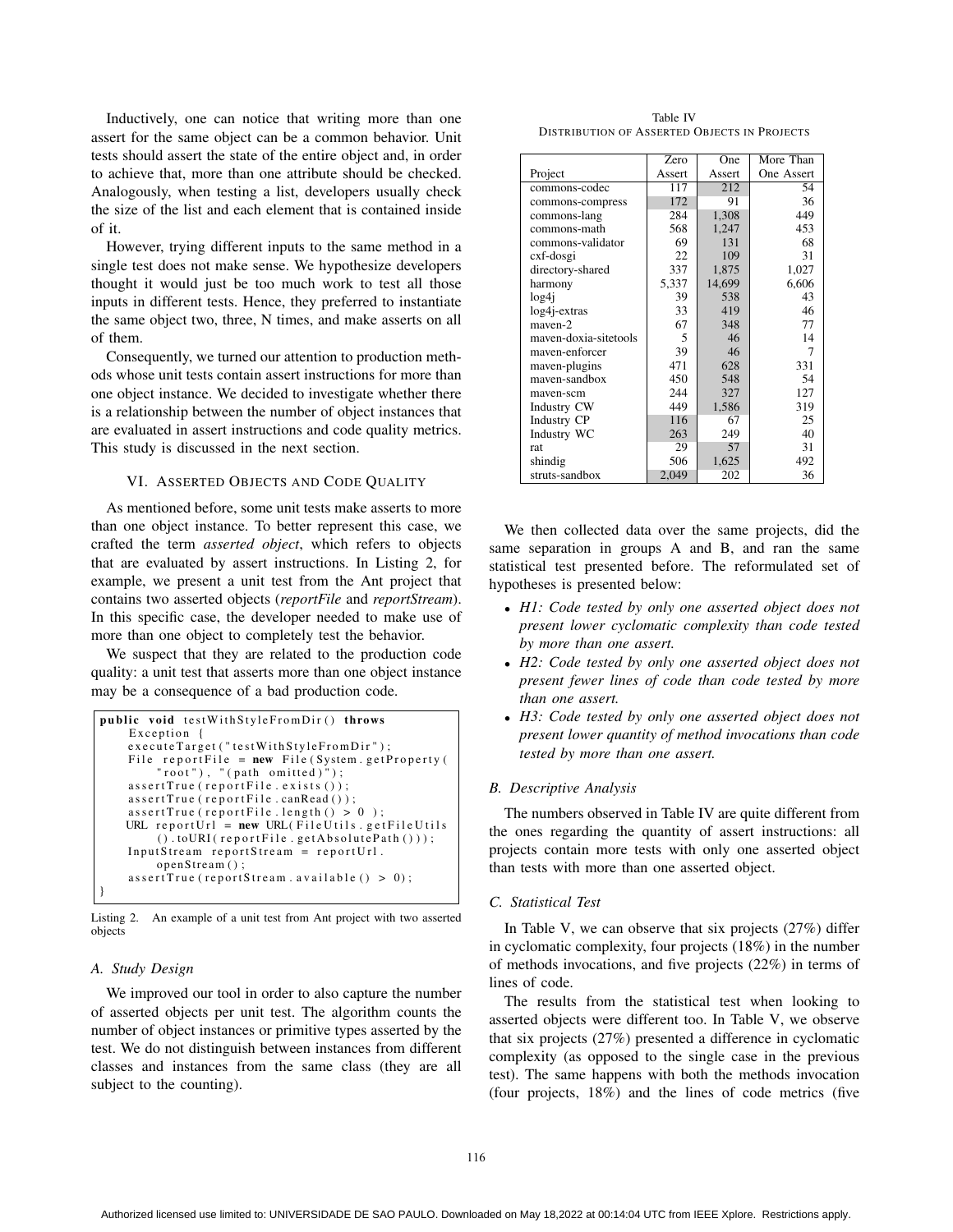Table V RESULTING P-VALUES FROM APPLYING WILCOXON TEST TO THE GROUP OF ONE ASSERTED OBJECT AND THE GROUP OF MORE THAN ONE

|                         | Cyclomatic  | Method      | Lines of  |
|-------------------------|-------------|-------------|-----------|
| Project                 | Complexity  | Invocations | Code      |
| commons-codec           | $0.0376*$   | 0.1376      | $0.0429*$ |
| commons-compress        | $0.0385*$   | $0.0445*$   | 0.4429    |
| commons-lang            | 0.9918      | 0.7207      | 0.9611    |
| commons-math            | $0.0262*$   | 0.1873      | $0.0325*$ |
| commons-validator       | $0.0329*$   | 0.6256      | $0.0223*$ |
| cxf-dosgi               | 0.5351      | 0.9986      | 0.3919    |
| directory-shared        | 0.9998      | 0.1408      | 1.0000    |
| harmony                 | 3.5300E-05* | $0.0001*$   | $0.0043*$ |
| log4 <sub>i</sub>       | 0.2749      | 0.6789      | 0.3574    |
| $log4$ <i>j</i> -extras | 0.0658      | 0.6339      | 0.0594    |
| maven-2                 | 0.2912      | 0.6228      | 0.1611    |
| mayen-doxia-sitetools   | 0.8012      | 1.0000      | 0.8986    |
| maven-enforcer          | 0.2670      | 0.8219      | 0.1348    |
| maven-plugins           | 0.1461      | 0.1972      | 0.0953    |
| maven-sandbox           | 0.9821      | 0.1400      | 0.9815    |
| mayen-scm               | 0.9726      | 0.9193      | 0.9999    |
| <b>Industry CW</b>      | 0.9999      | $0.0089*$   | 0.9986    |
| <b>Industry CP</b>      | 0.9103      | 0.7909      | 0.3055    |
| Industry WC             | 0.1274      | 0.4718      | 0.0606    |
| rat                     | 0.2213      | 0.1533      | 0.1373    |
| shindig                 | $0.0006*$   | $0.0238*$   | $0.0002*$ |
| struts-sandbox          | 0.9994      | 0.6910      | 0.9995    |

projects, 22%). In summary, the number of significant results increased significantly.

We also tested some other metrics related to class design, such as LCOM [17] and Fan-Out [24]. However, no statistical significance was found for them. Furthermore, we checked for a correlation between the number of asserted objects and code quality using the Spearman correlation formula. Similarly, no correlation was found.

Based on this numbers, we can state that production methods whose unit tests contain more than one asserted object may present worse code metrics than production methods that do not have this characteristic.

## *D. Measuring the difference*

Besides analyzing the p-values, we also observed how big the difference is between these two groups. The Table VI depicts a descriptive analysis of the values for each metric calculated. The entries are given in the form *A/B*, representing the values for group A and group B respectively. We see that the difference in the average of both groups is not big.

In cyclomatic complexity, for example, a few projects presented a difference on average between both groups of almost one. In terms of lines of code and number of method invocations, only the *shindig* project presented a difference larger than 1. In a nutshell, although we found out a significant difference between both groups, such difference is not actually high.

## VII. DISCUSSION

In Table VII, we present a summary of our findings. As one can notice, when investigating the quantity of asserts,

Table VII SUMMARY OF THE RESULTS OF THE STATISTICAL TESTS: QUANTITY OF PROJECTS THAT REFUTED EACH HYPOTHESES

| <b>Hypotheses</b>              | Qty of Projects<br>(Asserts) | <b>Qty of Projects</b><br>(Asserted Objects) |
|--------------------------------|------------------------------|----------------------------------------------|
| H1 (Cyclom. Complexity)        | $(05\%)$<br>01               | (27%)<br>06                                  |
| H <sub>2</sub> (Lines of Code) | $(00\%)$<br>0 <sup>0</sup>   | (22%)<br>05                                  |
| H3 (Method Invocations)        | (13%)<br>03                  | (18%)<br>04                                  |

only a few projects presented a significant difference in production code quality when considering cyclomatic complexity, lines of code, and number of method invocations.

Based on what we observed in both studies, we can state that purely counting the number of asserts will not provide feedback about the production code quality. Instead, if developers count the number of objects that are being asserted in a unit test, that may provide useful information about the production method the unit test is testing. This feedback can help developers identify pieces of bad code. Even though the observed difference is not big, it is still important to keep managing complexity as it appears on software code [23].

A possible explanation for this phenomenon would be that a method that presents a higher cyclomatic complexity, many lines of code, or make many method invocations, contains many different possible paths of execution. Each path usually makes a different change into one or even many different objects. If a developer wants to test all the possible paths, s/he would spend too much time writing different unit tests. Because of that, s/he choose to try different inputs inside the same unit test.

What we learn from here is that if developers do not want to write many different unit tests to test different execution paths, it may be because of the high complexity of that method. Analogously, in Aniche's catalogue of test feedbacks [2], he showed that when developers write many unit tests for the same production method, it may be because of the complexity of such method.

Therefore, this pattern can be included in the test feedback catalogue. We suggest the "More than One Asserted Object per Test" pattern of feedback. When observing a unit test, developers should pay attention to the number of objects they are asserting.

# VIII. THREATS TO VALIDITY

## *A. Construct Validity*

The tool we developed has been unit tested, which gives some confidence about its external quality. However, as the number of different ways a programmer can write a unit test is almost infinite, there are some variations that are currently not supported by the tool. In particular, unit tests that contain asserts in private methods, in helper classes, or even in inherited methods, are currently not detected by the tool. In those cases, we discarded the tests from the analysis.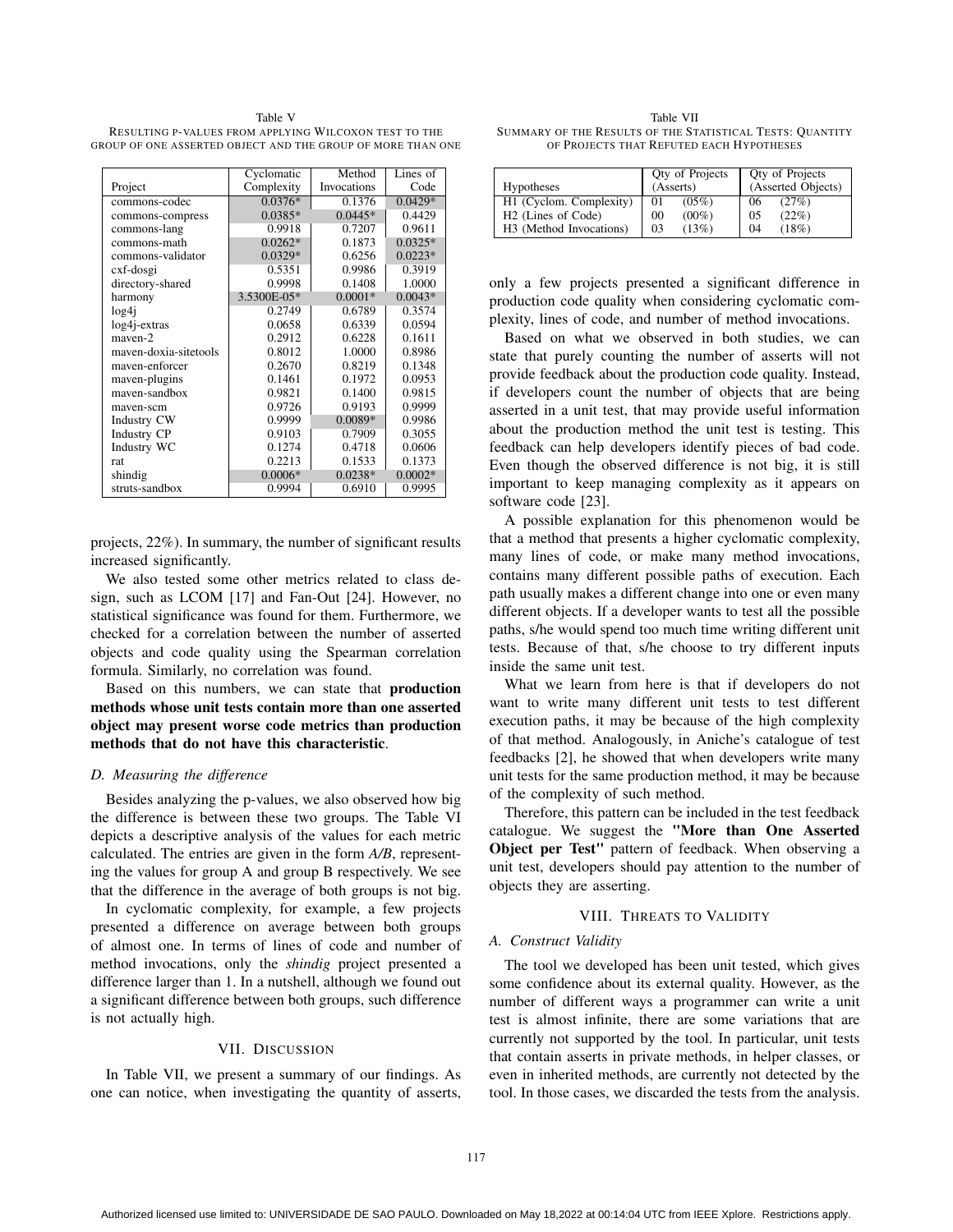Table VI DESCRIPTIVE ANALYSIS FROM THE NUMBERS USED IN THE STATISTICAL TESTS (THE ENTRIES ARE GIVEN A/B REPRESENTING THE VALUES FOR GROUP A AND GROUP B)

| Project                      | Median    | Average          | 1st Qu.       | 2nd Qu.   | 3rd Qu.     | Min       | Max           |
|------------------------------|-----------|------------------|---------------|-----------|-------------|-----------|---------------|
| <b>Cyclomatic Complexity</b> |           |                  |               |           |             |           |               |
| commons-codec                | 2.0/3.0   | 3.5735 / 3.9000  | 1.0 / 2.0     | 2.0/3.0   | 4.0/4.0     | 1.0 / 1.0 | 41.0 / 16.0   |
| commons-compress             | 1.0 / 2.5 | 2.8548 / 2.7222  | 1.0 / 1.0     | 1.0 / 2.5 | 1.0/3.0     | 1.0 / 1.0 | 20.0 / 10.0   |
| commons-math                 | 1.0 / 2.0 | 2.6081 / 2.9939  | 1.0/1.0       | 1.0 / 2.0 | 1.0/3.0     | 1.0/1.0   | 33.0 / 38.0   |
| commons-validator            | 1.0 / 1.0 | 1.9300 / 2.6562  | 1.0 / 1.0     | 1.0 / 1.0 | 1.0 / 1.0   | 1.0 / 1.0 | 11.0 / 11.0   |
| harmony                      | 1.0 / 1.0 | 2.3182 / 2.4903  | 1.0/1.0       | 1.0 / 1.0 | 1.0/1.0     | 1.0 / 1.0 | 77.0 / 86.0   |
| shindig                      | 1.0 / 2.0 | 2.5286 / 3.4265  | 1.0 / 1.0     | 1.0 / 2.0 | 1.0/4.0     | 1.0 / 1.0 | 37.0 / 37.0   |
|                              |           |                  | Lines of Code |           |             |           |               |
| commons-compress             | 6.0 / 6.5 | 10.6290 / 9.4444 | 2.0/2.0       | 6.0 / 6.5 | 11.0 / 11.0 | 2.0 / 2.0 | 60.0 / 60.0   |
| harmony                      | 3.0 / 3.0 | 7.34478 / 7.8988 | 2.0/2.0       | 3.0 / 3.0 | 7.0/7.0     | 0.0 / 0.0 | 231.0 / 223.0 |
| <b>Industry CW</b>           | 4.0 / 2.0 | 6.9958 / 6.7671  | 2.0/2.0       | 4.0 / 2.0 | 8.0 / 2.0   | 1.0 / 2.0 | 60.0 / 60.0   |
| shindig                      | 3.0 / 6.0 | 9.6236 / 14.3080 | 2.0/2.0       | 3.0 / 6.0 | 9.0 / 15.0  | 0.0 / 2.0 | 184.0 / 184.0 |
| Number of Method Invocations |           |                  |               |           |             |           |               |
| commons-codec                | 1.0/1.5   | 1.5609 / 2.1000  | 1.0/1.0       | 1.0/1.5   | 1.0/3.0     | 1.0 / 1.0 | 4.0 / 4.0     |
| commons-math                 | 2.0 / 2.0 | 2.5284 / 3.0779  | 1.0 / 1.0     | 2.0 / 2.0 | 3.0 / 3.5   | 1.0 / 1.0 | 12.0 / 21.0   |
| commons-validator            | 2.0/1.0   | 1.8214 / 2.3571  | 2.0/1.0       | 2.0/1.0   | 2.0/1.0     | 1.0 / 1.0 | 6.0 / 6.0     |
| harmony                      | 2.0/2.0   | 2.7309 / 3.1127  | 1.0/1.0       | 2.0/2.0   | 3.0 / 3.0   | 1.0/1.0   | 39.0 / 38.0   |
| shindig                      | 4.0 / 7.5 | 6.9325 / 10.5789 | 2.0/3.0       | 4.0 / 7.5 | 7.0 / 18.0  | 1.0 / 1.0 | 36.0 / 36.0   |

The production method detection algorithm does not detect a few variations as well. The algorithm expects that the test class name prefix is always the same as the production class name. If that does not happen, then the algorithm is not able to make the link between the unit test and the production method. Furthermore, if the production method is invoked on a private or inherited method in the test class, inside the test setup method (a method that is executed before every unit test in that class), or even on a helper class, then the algorithm also does not detect it. On the other hand, a very common case is to refer to the tested type as an interface. This variation is detected by the algorithm: it looks to the concrete type and, consequently, finds the class that is actually being tested.

The mentioned limitations may exclude interesting projects from the analysis. The project filtering process may have also biased the sample, since the threshold for *minimum test ratio* may have leaded to the exclusion of interesting projects unnecessarily. A future work could be to calculate code coverage of tests and use it as a filter.

As suggested by the qualitative analysis, developers sometimes use the same unit test to check different inputs to the same production method. If a developer writes two variables that point to the same instance, our algorithm counts it as a test with two asserted objects. They may have polluted the data, and a future step would be to try to automatically remove these tests from the sample.

## *B. Internal Validity*

To reduce noise in the collected data, this study tried to filter all projects that could contain non-useful data. In this case, we removed projects in which the algorithm could not interpret more than 50% of its unit tests and did not contain an acceptable number of tests per method. That may be explained by the fact that Apache projects are usually complicated and, in order to test it, an integration test is more suitable than unit test. And that is why our algorithm did not recognize them.

The most effective way to relate a test to its production code would be to run the test case. However, when analyzing a huge quantity of projects at once, it becomes complicated to run all the tests automatically. However, the heuristic was based on a famous convention among developers [4] [3]. The number of tests that were recognized shows it. Therefore, we do not think that the heuristic would be a problem in practice.

The qualitative study involved only 130 tests, which is a small sample compared to the entire population. A more extensive qualitative study should be conducted in order to increase the confidence measure, further refine the conceived taxonomy, and more deeply understand the reasons a developer writes more than one assert.

The chosen metrics may have also influenced the results. Cyclomatic complexity, number of lines of code, and quantity of method invocations may not be sufficient to characterize the code as problematic. Therefore, the use of other code metrics could be useful to further explore the relationship between asserts and production code quality.

#### *C. External Validity*

This study involved a few open source projects that belong to very different domains, use different architectural styles and design techniques, and have different sizes. However, we only studied projects from the Apache group, which follow some well and pre-defined code policies. Also, some of the projects receive more attention from the community than others. Therefore, this may have imposed limitations to the generalization of our conclusions.

Also, the number of selected projects is small. In this study, the number of projects was drastically reduced for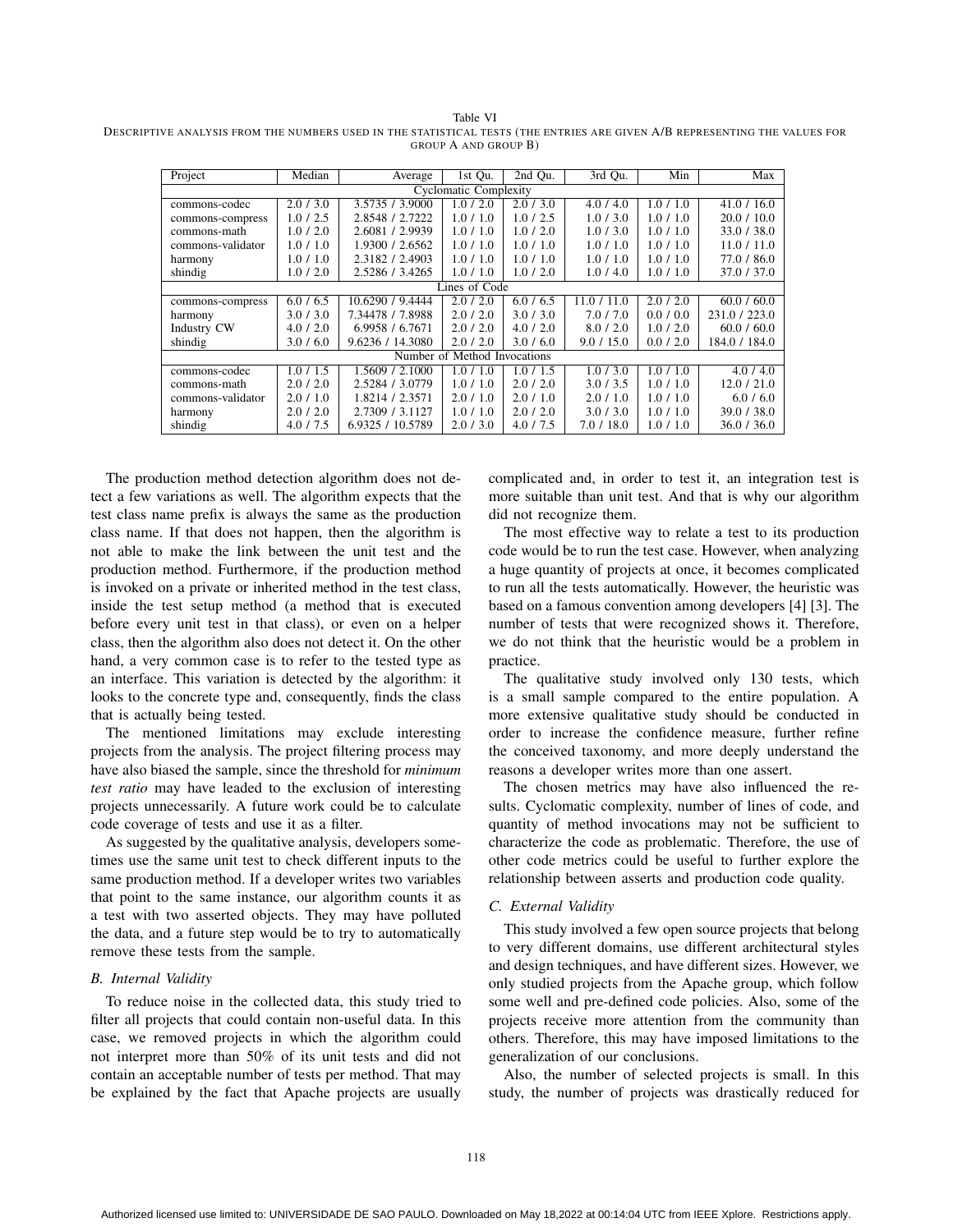mainly two reasons:

- 1) Many projects were eliminated because they presented a small number of tests in comparison to their number of methods.
- 2) Many unit tests inside the Apache repository are, in fact, integration tests. These kind of tests usually make use of helper methods that belong to a different class. These methods are also responsible for asserting the output – many times, these outputs are not even classes; they are files, packets in a socket, and so on. This variation is not captured by the implemented tool. Therefore, we preferred to discard such projects. As the filter does not random the data, the results can not be generalized.

Finally, the number of industrial projects was too small, and it might be necessary to run the study over different industrial projects and check whether the results match those we obtained in this study.

## IX. RELATED WORK

A study from Bruntink and van Deursen [8] discussed the reasons some classes are easier to be tested than others. In their work they related object-oriented metrics to test suite metrics. The OO metrics chosen was the Binder suite [7], which is highly based on Chidamber and Kemerer objectoriented metrics [10]. The test metrics were lines of code for a class, number of test cases, and number of assert instructions in a unit test. They were able to demonstrate a significant correlation between the class metrics (mainly in Fan Out, Size of the Class, and Response for a Class) and the test metrics (Size of the Class, and Number of Asserts). Interestingly, in our study, no correlation was found between asserts and production code metrics.

The work from Elish and Alshayeb [11] investigates the effects of refactoring in software testing effort. They showed that "Encapsulate Field," "Extract Method," and "Consolidate Conditional Expression" refactoring patterns increased the testing effort, while "Extract Class" reduced the testing effort. Additionally, "Hide Method" had no effect on the testing effort at all.

Heitlager *et al.* [16] discussed a maintainability model that relates high level maintainability characteristics to code level measures. The authors found that the complexity of source code had a negative correlation to the testability of the system. In other words, it means that the testability of the system tends to reduce as the complexity of source code increases.

The two last studies investigated the "other side" of the relationship: the effects of production code on the testing code. This reinforces the idea that both kinds of code are intrinsically connected and thus one influences the other. Such point can also be supported by studies in the TDD field that show an increase in code quality when developers write the test first [21] [22] [19] [27].

A study from Janzen [19] separated academic students in two different teams that employed opposite testing strategies, namely the test-first team and the test-last team. The study revealed that the code produced by the test-first team exhibited a better use of object-oriented concepts, as responsibilities were more adequately assigned to classes. In fact, the test-last team produced a more procedural kind of code. Furthermore, tested classes had 104% lower coupling measures than untested classes, and tested methods were 43% on average less complex than the untested ones.

Qualitatively, Williams *et al.* [15] noticed that 92% of participants in their study believed that TDD helped them achieve a higher quality code, and 79% believed that TDD promoted a simpler design.

# X. CONCLUSIONS AND FUTURE WORK

In this paper, we studied the relationship between the quantity of asserts in a unit test and the quality of the associated production method being tested. Interestingly, related work also tried to observe a relation between specific aspects of a unit test and the quality of production code. To the best of our knowledge, our study is the first to relate not only the quantity of asserts, but also the number of instances that are asserted in unit tests to production code quality.

The main evidence we found is that when a production method contains associated unit tests that make asserts to more than one object instance, it tends to have more lines of code, a higher cyclomatic complexity, or make more method invocations than usual. This idea can benefit developers in general: when they feel the urge of asserting more than one object in a single test, it may be because the method being tested is more complex than it should be. Therefore, our answer to the question raised in the title of this paper is the number of asserts does not tell us anything about the production code quality; however, the number of asserted objects does.

As with any code smell, it does not necessarily point to a bad piece of code. Indeed, it is a cheap way to possibly find them. Developers then should pay attention to the suggested "More than One Asserted Object per Test" code smell, which can point out to methods with a higher cyclomatic complexity, number of lines of code, or even a higher number of method invocations.

A next step in this study would be to reduce the number of non-identified tests. In a future version, the tool should recognize asserts made in inherited or private methods. Also, separating the asserted objects by class type (to check whether the unit test validates the same class or a different one) may be interesting. Also, a qualitative study with the developers would help us understand why they wrote more than one assert per test.

It is important to highlight the fact that all industrial projects were not eliminated by the filter. Thus, running the